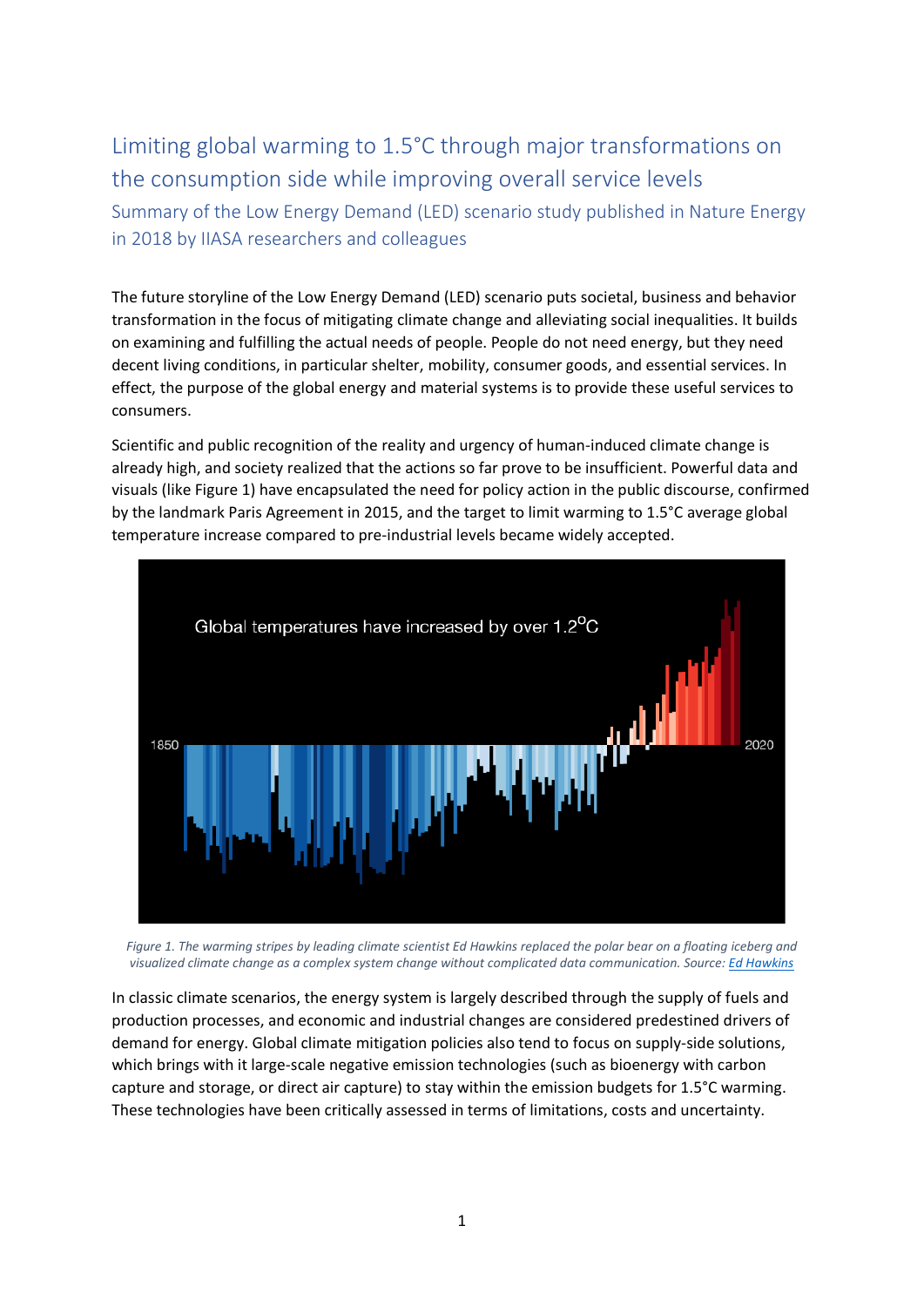

**Conventional wisdom 1.5 IAM model run** 

**LED Scenario narrative and IAM run** 



Deviating from this focus on energy supply, the LED scenario assumes major transformations in the way we move around, heat and cool our homes, and buy and use devices and appliances in our cities. Changes in the ways that the consumers of energy go about their daily lives also influence the ways in which goods are manufactured and transported, offices and malls are built and used, and how food is grown (Figure 2.). The LED Scenario shows how the global community – from world leaders and multinational corporations down to individual consumers and citizens – can develop innovative service provision models and reduce energy use to avoid dangerous climate change while improving human wellbeing.

The future under the Low Energy Demand scenario is transformed through five main drivers of longterm change in energy end-use. The scenario shows how abundant, available, and actionable energy end-use options can reduce emissions rapidly and pervasively while improving quality of life in the global North and South. The scenario is constructed based on major trends clearly observable today which can lead to dramatic decreases in global energy demand by 2050. These five drivers are clearly observable today as major trends (see Figure 3):

- Quality of Life: continued push for higher living standards, clean local environments, and widely accessible services and end-use technologies.
- Urbanisation: continued rapid urbanisation particularly in mid-size cities in developing countries.
- Novel Energy Services: continued historical trend of end users demanding novel, more accessible, more convenient, cleaner, and higher quality energy services.
- End-User Roles: continued diversification of end-user roles in the energy system away from passive consumption and towards engagement as consumer, producer, citizen, designer and community member.
- Information Innovation: continued rapid improvements in cost and performance of information and communication technologies (ICTs) supporting widespread diffusion and digitalisation.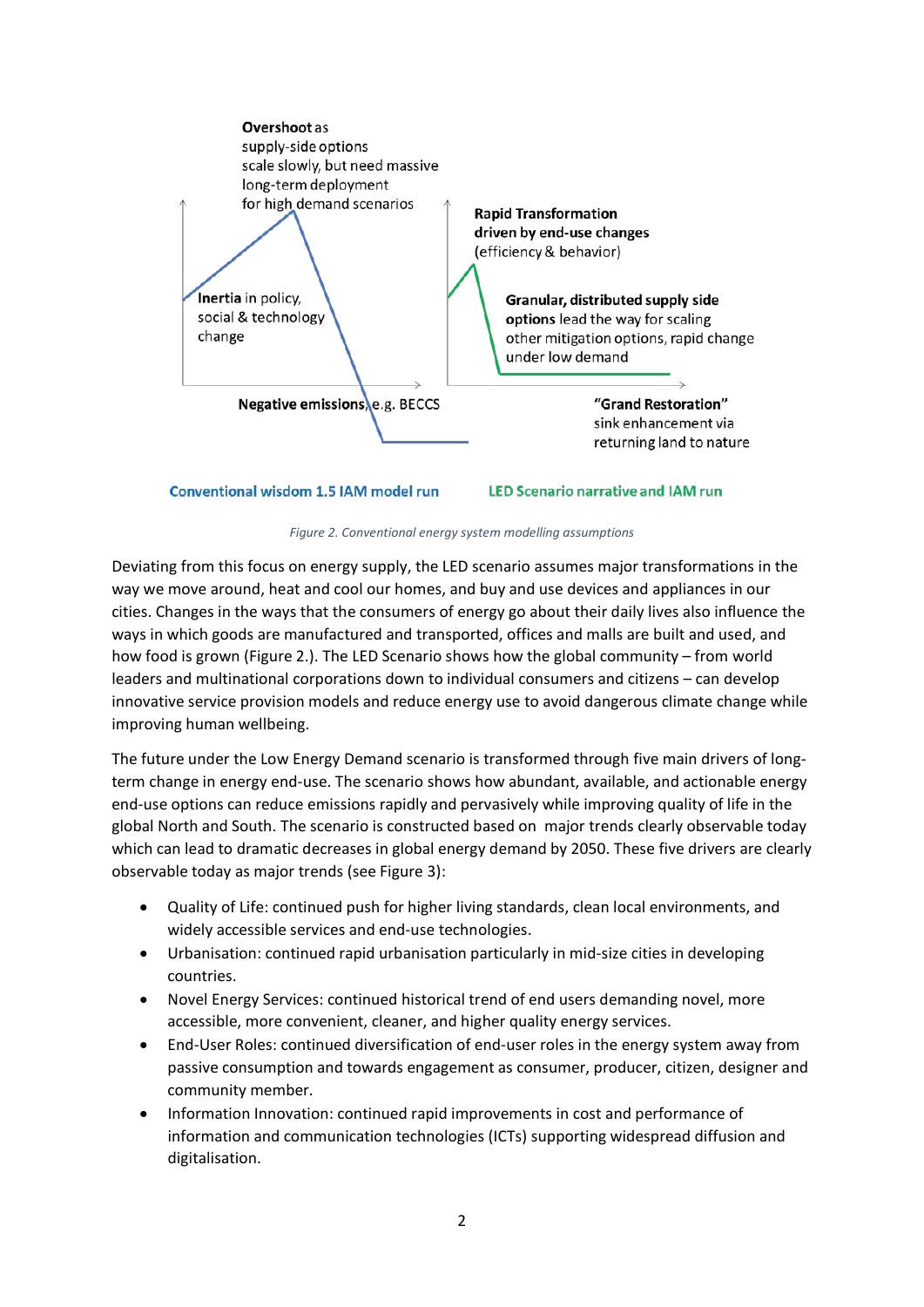These five drivers of change interact to generate five additional elements of the LED scenario narrative. Each element is constituted by social, technological and institutional changes in how energy services are provided and consumed.

- Granularity: proliferation of small scale, low unit cost technologies enabling experimentation, rapid learning and equitable access.
- Decentralised Service Provision: decentralisation and localisation of energy generation, distribution and end-use, with piecewise expansion or adaptation of centralised infrastructure.
- Use Value from Services: move away from ownership of single purpose goods to 'usership' with flexible, multi-purpose services delivered through digital platforms or sharing economies.
- Digitalisation of Daily Life: integration of sensors, processors, wireless communication, and control functionality into energy-using technologies and daily routines.
- Rapid Transformation: acceleration in the changing form and quality of energy-service provision demanded by end users as incomes and aspirations rise.



*Figure 3. The observable drivers of long-term change and the additional elements of the LED scenario narrative. Source: [Grubler et al. 2018.](https://www.nature.com/articles/s41560-018-0172-6)*

The LED study found that global final energy demand by 2050 could reduce to 245 EJ, around 40% lower than today's levels despite rising population, income and activity levels. These changes in energy end-use lead to a supply-side transformation, as has been the case historically. Consistent with the LED scenario narrative, granular energy-supply technologies like heat pumps, fuel cells, and solar PV proliferate. Granularity, decentralisation and intermittent renewables pose significant challenges for system management and balancing addressed via 'smart' transformation of physical networks and control systems and scaled-up storage and load management options. Indeed, the Low Energy Demand scenario is among the few that show – based on real data and real examples – that a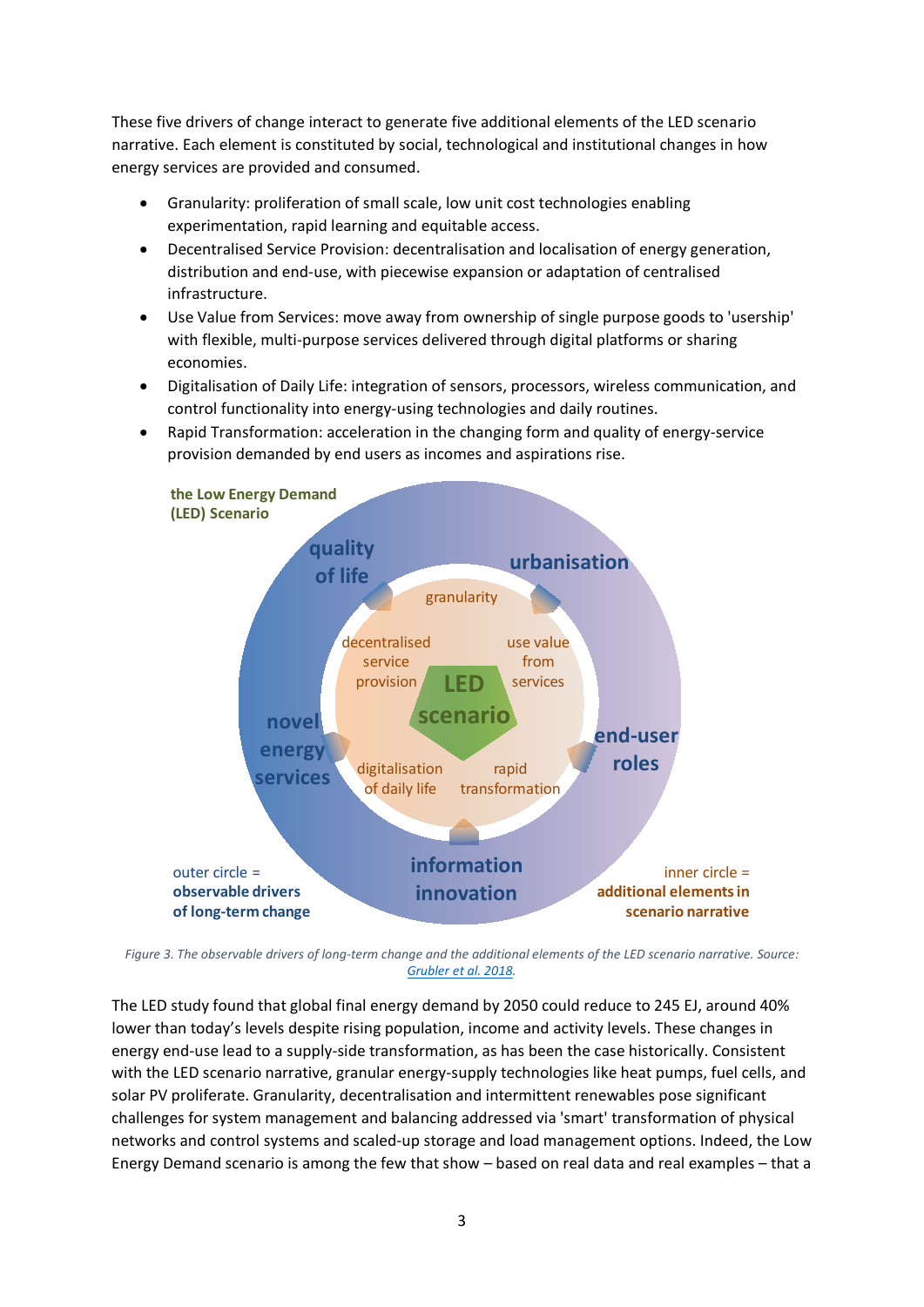reduction and transformation of the energy system to a level that is inevitable for avoiding harmful levels of climate change can be powered.

The decreased demand for energy translates into important benefits for many of the 17 UN Sustainable Development Goals (SDGs) especially when compared to other scenarios. The SDGs involve multiple indicators and targets, and have important distributional aspects, which we could not analyse in detail. Nonetheless Figure 5 indicates a few important positive effects of LED on SDG2 (Hunger), SDG3 (Health), SDG6 (Water), SDG7 (Energy), SDG12 (Resources), SDG13 (Climate) and SDG15 (Land).





The changes of daily life in the LED Scenario are multi-faceted (see Figure 6.). The reduction in energy demand is largely based on improvements in energy efficiency driven by technological and social innovations, both in the Global North and the Global South. For example, shared and 'ondemand' fleets of electric vehicles with increased occupancy could reduce global energy demand for transport by 60 per cent by 2050 while reducing the number of vehicles on the road. Meanwhile the